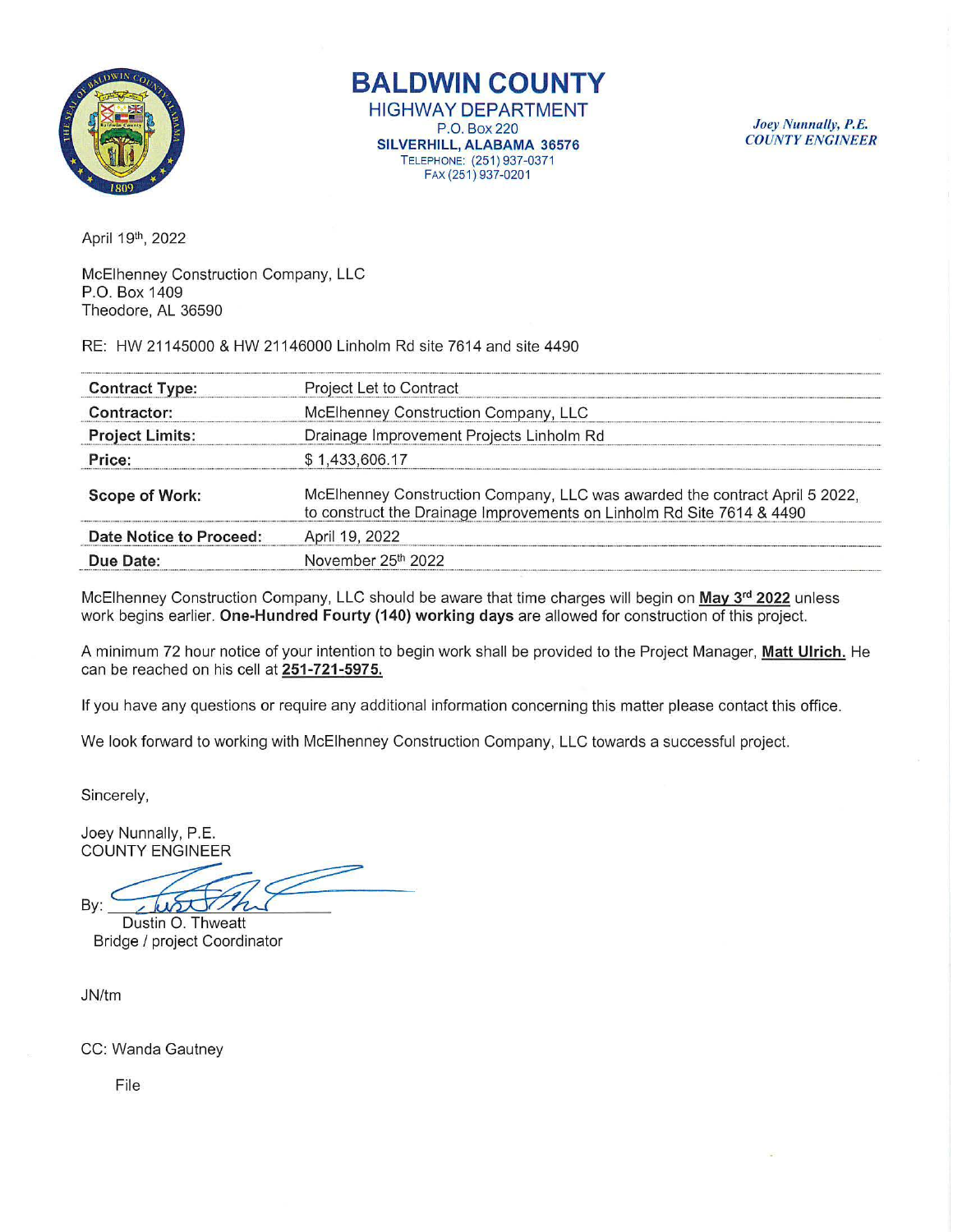# **ITEMX**

# **CONTRACT FOR CONSTRUCTION SERVICES**

State of Alabama (b) County of Baldwin )

This Contract for Construction Services (hereinafter referred to as "Contract") is made and entered into by and between the COUNTY of Baldwin, acting by and through its governing body, the Baldwin COUNTY Commission (hereinafter referred to as "COUNTY"), and McElhenney Construction Co. LLC. hereinafter referred to as "PROVIDER").

### **WITNESSETH:**

Whereas, the Baldwin County Commission at its March 15. 2022, meeting awarded the bid for PROJECT NO.s HW21145000 - DRAINAGE IMPROVEMENTS ON LINHOLM RD (SITE 7614) AND PROJECT NO. HW21146000 -DRAINAGE IMPROVEMENTS ON LINH OLM RD (SITE 4490), to McElhenney Construction Co. LLC., in the amount of \$1,433,606.17 With a completion time of  $(140)$  One Hundred forty days

**NOW, THEREFORE,** in consideration of the premises and the mutual covenants herein contained, the sufficiency of which being hereby acknowledged, PROVIDER and COUNTY do hereby agree as follows:

- I. Obligations Generally. The COUNTY hereby retains, and the PROVIDER agrees to perfonn for the COUNTY, those public works services as hereinafter set forth. This document shall serve as the binding contract for the services of PROVIDER. PROVIDER shall immediately commence performance of the services outlined herein upon full execution of this Contract. All work shall be commenced and completed in a timely manner as, and at the times, herein set out. Time is of the essence for all provisions of this Contract.
- **II.** Recitals Included. The above recitals and statements are incorporated as part of this Contract and shall have the effect and enforceability as all other provisions herein.
- Ill. Professional Qualifications. For the purpose of this Contract, the PROVIDER represents and warrants to the COUNTY that it possesses the professional, technical, and administrative personnel with the specific experience and training necessary to PROVIDER the professional services required herein.
- IV. No Prohibited Exclusive Franchise. The COUNTY neither perceives nor intends, by this Contract, a granting of an exclusive franchise or violation of Art. I, Section 22 of the Alabama Constitution.
- V. Representation/Warranty of Certifications, Etc. PROVIDER represents and warrants that PROVIDER is presently certified, licensed and otherwise permitted under all necessary and applicable laws and regulations to perfonn the services herein, and that PROVIDER shall renew, maintain, and otherwise ensure that all such certifications, licenses, and permits are current and valid, without interruption, for and through completion of the services. The representation and warranty aforesaid is a material inducement to the COUNTY in entering this Contract, and the parties agree that the breach thereof shall be deemed material at the COUNTY's option.
- VI. Legal Compliance. The PROVIDER shall at all times comply with all applicable federal, state, local and municipal laws and regulations.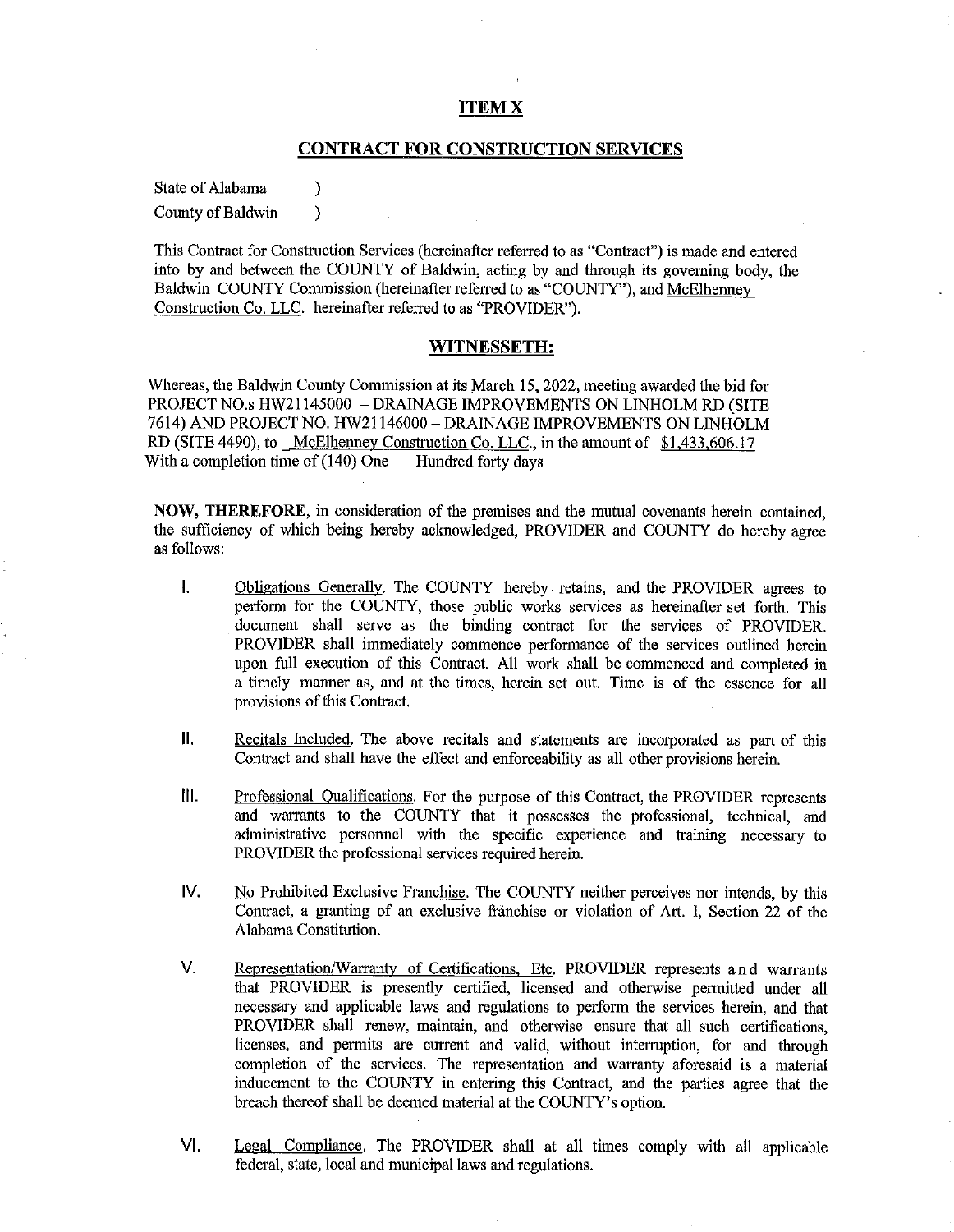- VII. Independent Contractor. PROVIDER acknowledges that it is an independent contractor, and PROVIDER shall at all times remain as such in performing the services under this Contract. PROVIDER is not an employee, servant, partner, or agent of the COUNTY and has no authority, whether express or implied, to contract for or bind the COUNTY in any manner. The parties agree that PROVIDER shall be solely responsible for and shall have full and unqualified control over developing and implementing its own means and methods, as it deems necessary and appropriate, in providing the aforementioned services, and that the COUNTY's interests herein are expressly limited to the results of said services. PROVIDER is not entitled to unemployment insurance benefits, and PROVIDER is responsible for and obligated to pay any and all federal and state income tax on any monies paid pursuant to this Contract.
- VIII. No Agency Created. It is neither the express nor the implied intent of PROVIDER or COUNTY to create an agency relationship pursuant to this Contract. Therefore, the PROVIDER does not in any manner act on behalf of COUNTY, and the creation of such a relationship is prohibited and void.
- IX. Unenforceable Provisions. If any one or more of the provisions contained herein shall, for any reason, be held to be invalid, illegal or unenforceable in any respect, then such provision or provisions shall be deemed severable from the remaining provisions hereof, and such invalidity, illegality or unenforceability shall not affect any other provision hereof. This Contract shall be construed as if such invalid, illegal or unenforceable provision had never been contained herein.
- X. Entire Agreement. This Contract represents the entire and integrated agreement between COUNTY and PROVIDER and supersedes all prior negotiations, representations, or agreements, either written or oral. This agreement may be amended only by written instrument signed by all parties.
- XI. Failure to Strictly Enforce Performance. The failure of the COUNTY to insist upon the strict performance of any of the terms, covenants, agreements and conditions of this Contract shall not constitute, and shall never be asserted by PROVIDER as constituting a default or be construed as a waiver or relinquishment of the right of the COUNTY to thereafter enforce any such term, covenant, agreement, or condition, but the same shall continue in full force and effect.
- XII. Assignment. This Contract, or any interest herein, shall not be assigned transferred or otherwise encumbered by PROVIDER without the prior written consent of the COUNTY, which may be withheld or granted in the sole discretion of the COUNTY.
- XIII. Ownership of Documents/Work. The COUNTY shall be the owner of all copyright or other intellectual property rights in reports, documents and deliverables produced and paid for under this Contract, and to the extent permitted by Alabama law, any such material may be reproduced and reused at the discretion of the COUNTY without payment of further consideration. PROVIDER shall not transfer, disclose, or otherwise use such information for any purpose other than in performance of the services hereunder, without the COUNTY's prior written consent, which may be withheld or granted in the sole discretion of the COUNTY.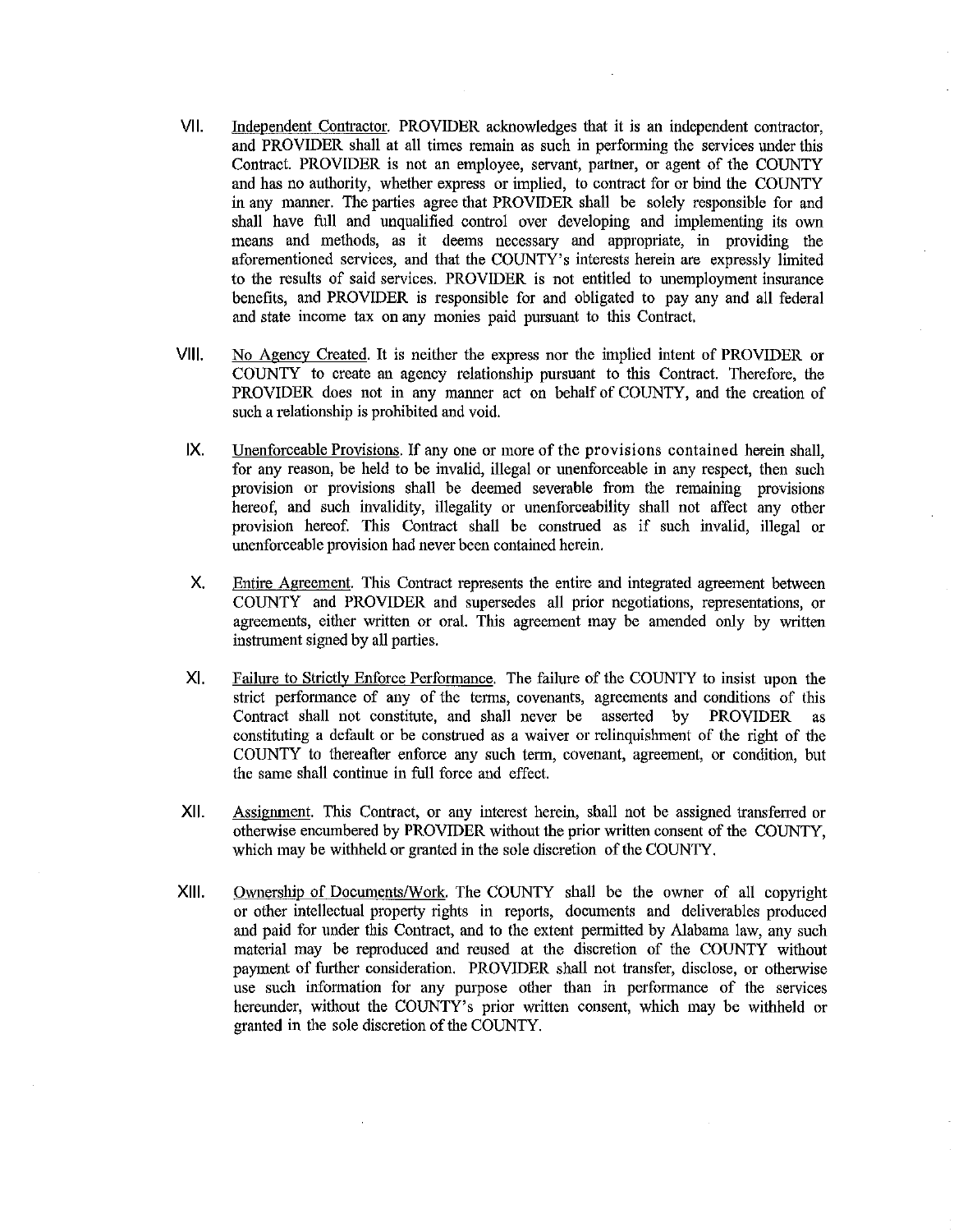XIV. Notice. Notice required herein shall be in writing, unless otherwise allowed, and said notice shall be deemed effective when received at the following addresses:

| <b>PROVIDER:</b> | McElhenney Construction Co. LLC<br>3835 Gordon John Drive                                                    |
|------------------|--------------------------------------------------------------------------------------------------------------|
|                  | Theodore, Al 36590                                                                                           |
| COUNTY:          | <b>Baldwin County Commission</b><br>c/o Chairman<br>322 Courthouse Square, Suite 12<br>Bay Minette, AL 36507 |

XV. Services to be Rendered. PROVIDER is retained by the COUNTY as a professionally qualified Contractor. The general scope of work for the services shall include all the terms and conditions being expressly incorporated herein by reference, and without limitation, will encompass the following:

The work consists of properly performing the following tasks in accordance with the plans, specifications, regulations, codes and good engineering and construction practices:

# **PROJECT NO.s HW21145000 - DRAINAGE IMPROVEMENTS ON LINHOLM RD (SITE 7614) AND PROJECT NO. HW21146000** - **DRAINAGE IMPROVEMENTS ON LINHOLM RD (SITE 4490)**

PROVIDER will provide ongoing communications with COUNTY regarding this service, including updates, emails and etc. as requested. Additionally, PROVIDER will meet with COUNTY as needed or requested.

A. PROVIDER is responsible for the professional quality, technical accuracy, timely completion and coordination of all services furnished by or in relation to this Contract.

B. PROVIDER represents and warrants that its services shall be performed within the limits and standards provided by the COUNTY, in a manner consistent with the level of care and skill ordinarily exercised by similar PROVIDERS under similar circumstances at the time the services are performed.

#### ATTACHMENTS:

The exhibits and/or attachments listed below are specifically included as a necessary part of this Contract, and the same shall not be complete without such items, to wit:

**PROJECT NO.s HW21145000 - DRAINAGE IMPROVEMENTS ON LINHOLM RD (SITE 7614) AND PROJECT NO. HW21146000** - **DRAINAGE IMPROVEMENTS ON LINHOLM RD (SITE 4490)** COUNTY and PROVIDER jointly shall cause such items as listed above to contain dates, signatures of the parties with authorization to make such signatures, and sufficient marks and references back to this Contract noting their inclusion and attachment hereto. In any event of a conflict between this document and the attachments referenced above, this document shall govern.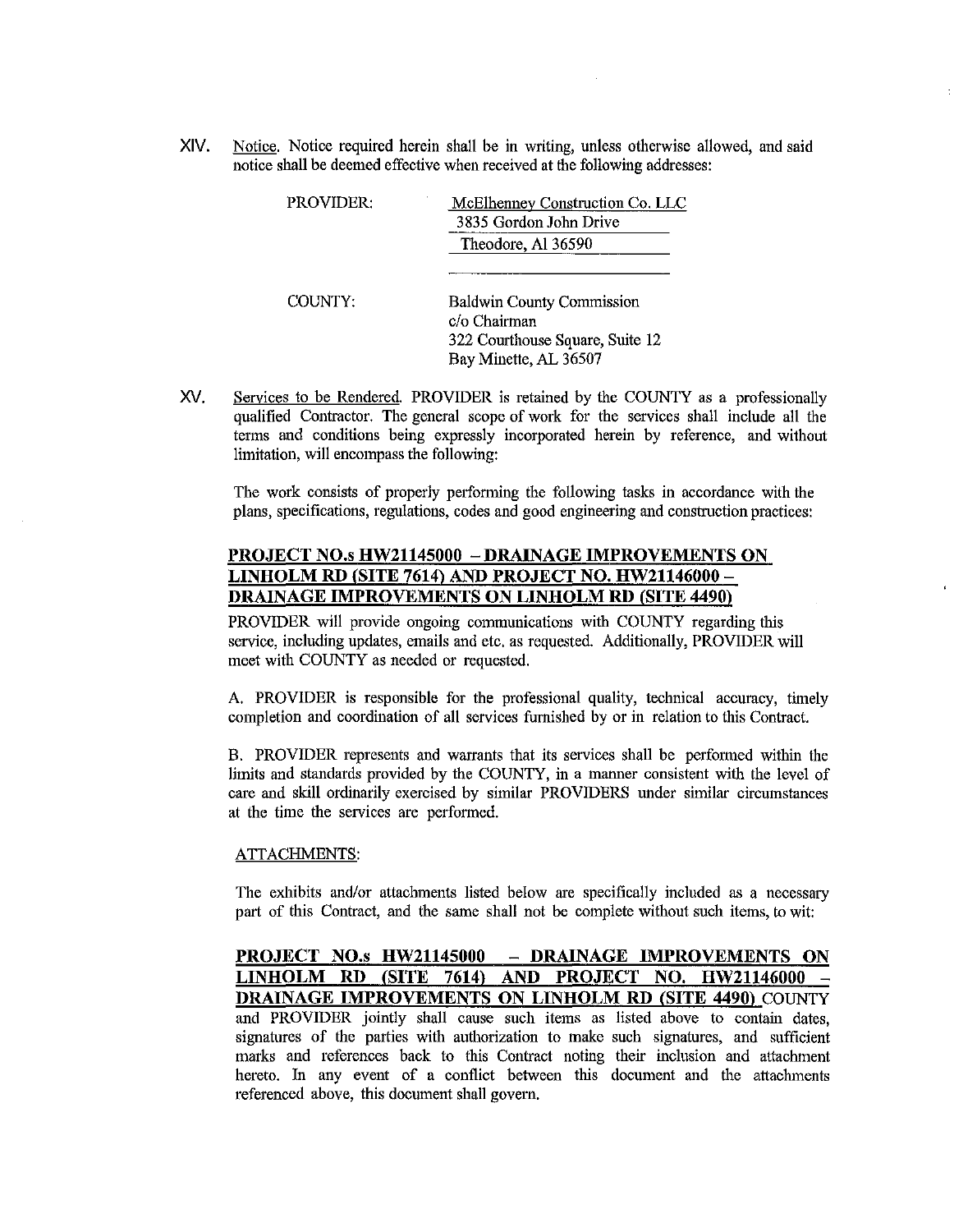# XVI. General Responsibilities of the COUNTY.

A. The COUNTY shall provide reasonable notice to PROVIDER whenever the COUNTY observes or otherwise actually becomes aware of any development that affects the scope or time of PROVIDER's services hereunder or any defect or nonconformance in the work of PROVIDER.

B. The COUNTY shall pay to PROVIDER the compensation subject to the terms set out below.

XVII. Termination of Services. The COUNTY may terminate this Contract, with or without cause or reason, by giving fifteen (15) days written notice of such to the PROVIDER. Upon receipt of such notices, PROVIDER shall discontinue its work to the extent specified in the notice.

In the event of termination, the COUNTY shall pay PROVIDER for all services satisfactorily rendered, and for any expenses deemed by COUNTY to be a reimbursable expense incurred pursuant to this Contract and prior to the date of termination.

- XVIII. Compensation Limited. The compensation to be paid to the PROVIDER shall be the full compensation for all work performed by PROVIDER under this Contract. Any and all additional expenditures or expenses of PROVIDER, not listed in full within this Contract, shall not be considered as a part of this Contract and shall not be demanded by PROVIDER or paid by COUNTY.
- XIX. Direct Expenses. Compensation to PROVIDER for work shall be paid on contract unit prices for work completed by PROVIDER upon approval of the COUNTY Engineer. Said compensation shall be all inclusive, including without limitation, reimbursement of all cost, incidentals and operating expense associated with those directly engaged in performance of the requested services
- xx. Method of Payment. PROVIDER shall submit invoices to the COUNTY for payment for work perfonned. Such invoice shall be accompanied by a detailed account of compensation to be paid PROVIDER.

Payment shall be made by the COUNTY within thirty (30) days of the approval of the invoice submitted by the PROVIDER. The COUNTY agrees to review and approve invoices submitted for payment in a timely manner.

In making the partial payments, there shall be retained not more than five percent of the estimated amount of work done and the value of materials stored on the site or suitably stored and insured off-site, and after 50 percent completion has been accomplished, no further retainage shall be withheld. The retainage as set out above shall be held until final completion and acceptance of all work covered by the contract unless the escrow or deposit arrangement as described in Code of Alabama (1975) Section 39-2-12 subsections (f) and (g) is utilized. PROVIDER, however, no retainage shall be withheld on contracts entered into by the Alabama Department of Transportation for the construction or maintenance of public highways, bridges, or roads.

Upon completion of work, the contractor must advertise for 30 days, once per week for 4 straight weeks in a newspaper of general circulation and provide proof of advertisement.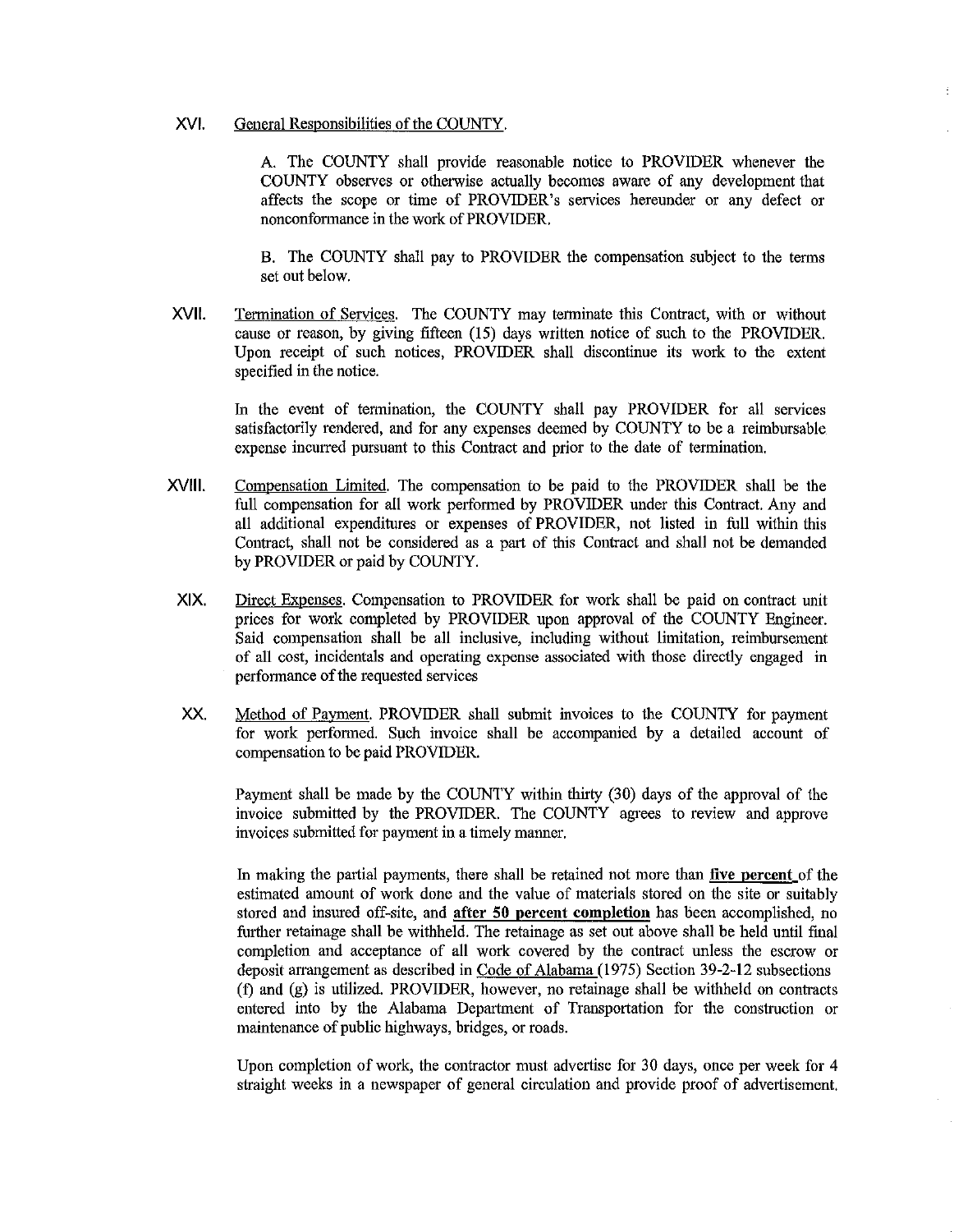Final payment will be made 30 days after the last day of advertisement.

- XXI. Effective Dates. This Contract shall be effective and commence immediately upon the same date as its full execution. The PROVIDER shall have ONE HUNDRED FORTY (140) WORKING DAYS after the notification to proceed to complete the work. The Contract shall terminate upon either the expiration of no more than ONE HUNDRED FORTY (140) WORKING DAYS after the notification to proceed is given or upon a written notification thereof received by either party within the required fifteen (15) day period, unless extended by tbe COUNTY. [Nothing herein stated shall prohibit the COUNTY from otherwise terminating this Contract according to the provisions herein.]
- XXII. Force Majeure. The Parties hereto shall incur no liability to the other if performance becomes impossible or impracticable by reason of an event or effect that the parties could neither have anticipated nor controlled. This allowance shall include both an act of nature and acts of third parties. Any costs that would otherwise be incurred and/or necessitated by the provisions herein shall be alleviated for either party by such event or effect.
- XXlll. Indenmification. PROVIDER shall indenmify, defend and hold the COUNTY and its Commissioners, affiliates, employees, agents, and representatives (collectively referred to in this section as "COUNTY") harmless from and against any and all claims, demands, liabilities, damages, losses, judgments, costs, and expenses including, without limitations, attorneys' fees and costs, for any and all personal injury (including death) and property damage of any kind or nature whatsoever, incurred by, asserted against, or imposed upon COUNTY, as a result of or in any manner related to provision of services hereunder, or any act or omission, by PROVIDER. PROVIDER shall provide tbe COUNTY with proof of general liability coverage including the COUNTY as an additional insured. This indemnification shall survive the expiration or termination of this Contract.
- XXIV. Number of Originals. This Contract shall be executed witb four (4) originals, all of which are equally valid as an original.
- XXV. Governing Law. This Contract in all respects, including without limitation its formation, validity, construction, enforceability and available remedies, shall be governed by the laws of the State of Alabama, without regard to Alabama conflict of law principles.
- XXVI. Insurance. The PROVIDER shall provide all insurance required in Item VIII Insurance Requirements as set forth in the Documents and Construction Specifications. Prior to performing services pursuant to this Contract, PROVIDER shall carry, with insurers satisfactory to COUNTY, throughout the term of hereof: Auto Liability Insurance, including owned, hired and non-owned vehicles, witb limits of not less than \$1,000,000, combined single limit, for both bodily injury liability and property damage liability each occurrence; Commercial General Liability Insurance, including all contractual liability hereunder, with limits not less than \$1,000,000, combined single limit, for both bodily injury liability and property damage liability each occurrence; and Worker's Compensation Insurance, meeting the statutory limits of the State of Alabama and Employer's Liability Insurance fully covering all employees and supervisors participating in the work at the subject property site. All liability insurance shall name the COUNTY as an additional insured. Prior to commencing operations hereunder, a Certificate of Insurance evidencing such coverage, satisfactory to COUNTY, shall be furnished to COUNTY, which shall specifically state that such insurance shall provide for at least thirty (30) days' notice to COUNTY in the event of cancellation,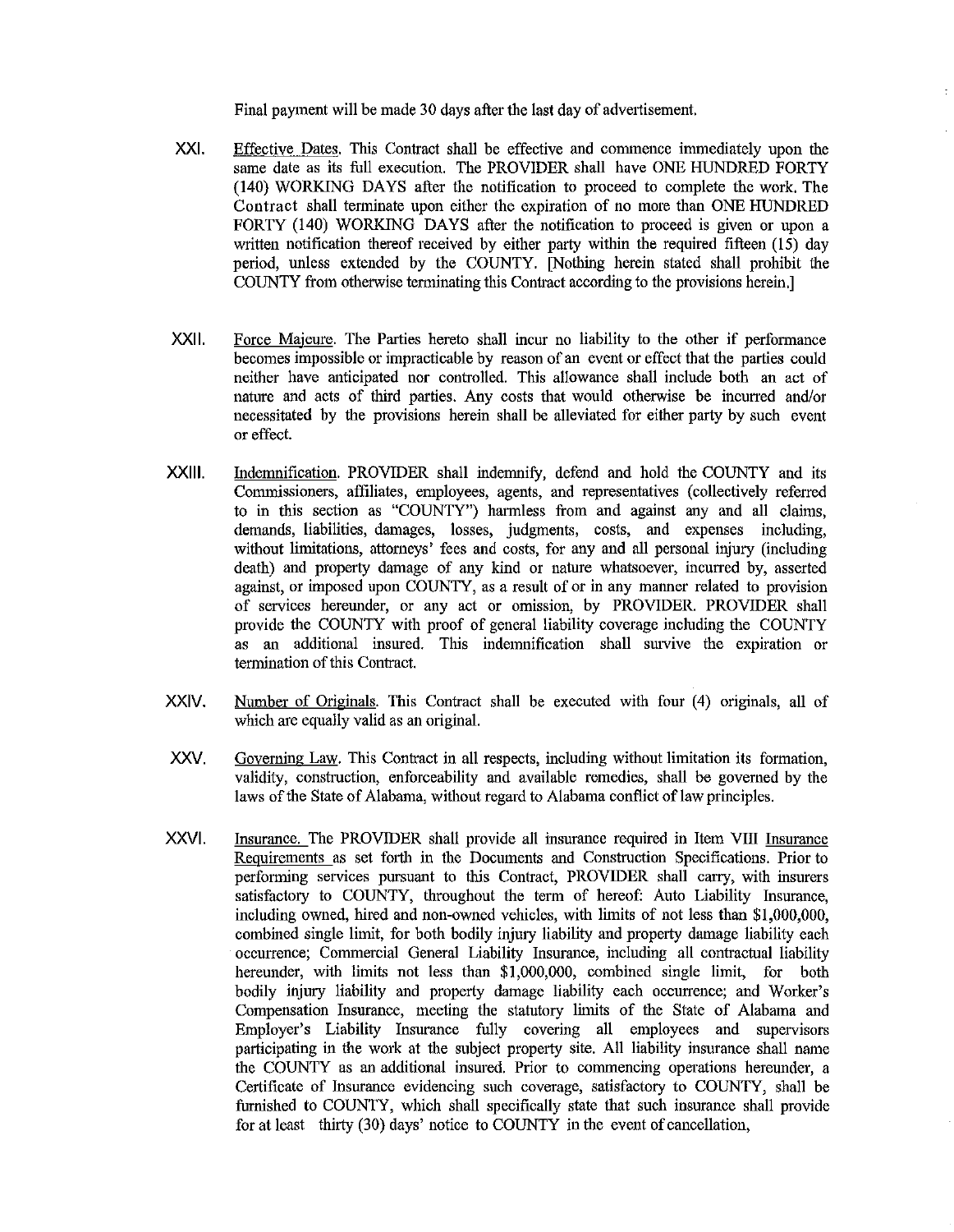termination or any change in such insurance policies. The workers compensation certificate shall bear an endorsement clearly evidencing a waiver of the right of subrogation against COUNTY and COUNTY Representatives. Should PROVIDER fail to furnish current evidence upon demand of any insurance required hereunder, or in the event of cancellation, termination or change in any such insurance, COUNTY may, at its option, suspend this Contract until insurance is obtained, terminate this Contract immediately without further action, or hold PROVIDER in material default and pursue any and all remedies available. (Note: The PROVIDER shall be required to provide the insurance required in Item VIII Insurance Requirements as set forth in the Documents and Construction Specifications, and the provisions contained herein shall be adjusted accordingly.)

XXVll. Surety. As a material inducement for the COUNTY to enter this Contract, any and all bond and/or surety guarantees required by the COUNTY in reference to the Project shall be in a form acceptable to the COUNTY and shall, without limitation, meet the following requirements:

> A. Acceptance of Surety. The bond and/or surety document must be reviewed by, and be acceptable to, COUNTY staff and approved by the COUNTY Commission. In the event that such document is not in an acceptable form at any time prior to or during the term of this Contract, the services and/or work described in this Contract shall either not commence or immediately cease, depending on the situation. Any project delay that is attributable to the COUNTY's acceptance, or non-acceptance, of the bond and/or surety document form shall in no way be consider as a delay caused by the COUNTY, and the PROVIDER waives all rights to claim that any such delay was the fault of the COUNTY.

> B. Value of Surety. The bond and/or surety guarantee shall be of an amount equal to or greater than 100 percent of the total cost identified in the bid response

> C. Term of Surety. Any bond and/or surety guarantees required by the COUNTY must be valid at all times during the life of this Contract or as set forth in the Project Bid Requirements. Notwithstanding anything written or implied herein to the contrary, in no event shall the bond and/or surety document lapse, terminate, expire, or otherwise become invalid prior to the COUNTY, or the COUNTY's authorized agent, providing a written Notice to the PROVIDER that the Project is in fact completed in all respects. Said Notice from the COUNTY or its authorized agent shall not be provided until the COUNTY, in its sole discretion, is satisfied that the Project is complete in all respects.

> D. Scope of the Surety. The terms and provisions of any bond and/or surety guarantee provided as pait of this Project shall in all respects, without limitation, be consistent, and in agreement with, the provisions of this Contract. In the event that the bond and/or surety guarantee is in conflict with this Contract, this Contract shall govern. Neither this section nor this provision limits the duties of the PROVIDER to satisfy all of the requirements in this Contract.

#### XXVIII. Liquidated Damages

Liquidated damages will be assessed according to the Alabama Department of Transportation Standard Specifications for Highway Construction 2022 Edition, Section 108.11.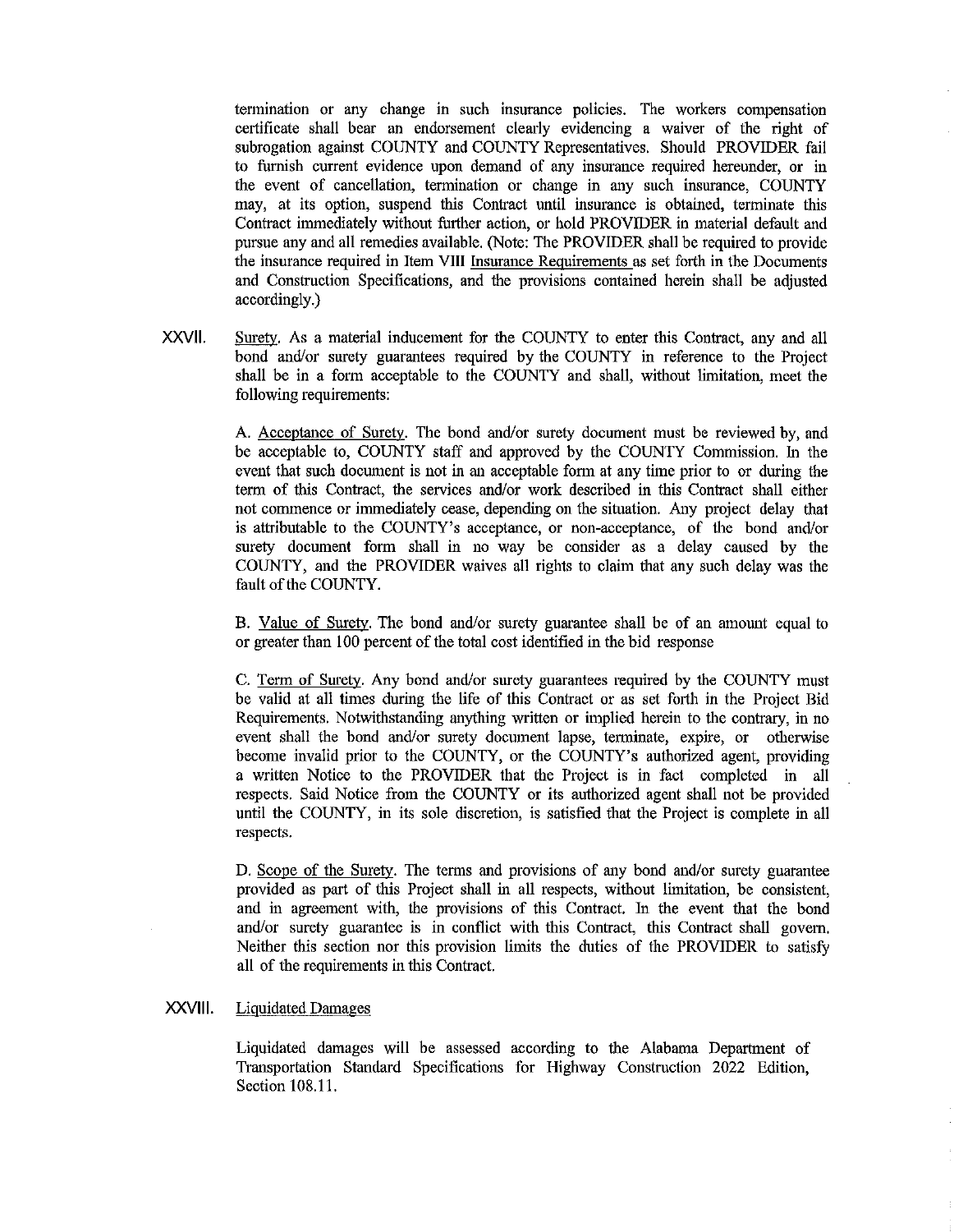## XXIX. TITLE 39/CODE OF ALABAMA COMPLIANCE

As a condition of any Bid Award and the respective contract(s) pursuant thereto, the COUNTY places full reliance upon the fact that it is the sole responsibility of any contractor, person or entity entering into such a contract with Baldwin COUNTY for the prosecution of any public works to ensure that they and/or any of their respective agents comply with all applicable provisions of Sections 39-1-1, et seq., Code of Alabama (1975), as amended. More specifically, any contractor, person or entity entering into such a contract with Baldwin COUNTY for the prosecution of any public works shall be in compliance with, and have full knowledge of, the following provisions of Title 39:

"(f) The Contractor shall, immediately after the completion of the contract give notice of the completion by an advertisement in a newspaper of general circulation published within the city or COUNTY in which the work has been done, for a period of four successive weeks. A final settlement shall not be made upon the contract until the expiration of 30 days after the completion of the notice. Proof of publication of the notice shall be made by the contractor to the authority by whom the contract was made by affidavit of the publisher and a printed copy of the notice published .... §39-1 l(f) Code of Alabama (1975), as amended.

 $\Gamma(g)$  Subsection (f) shall not apply to contractors performing contracts of less than fifty thousand (\$50,000) in amount. In such cases, the governing body of the contracting agency, to expedite final payment, shall cause notice of final completion of the contract to be published one time in a newspaper of general circulation, published in the COUNTY of the contracting agency and shall post notice of final completion on the agency's bulletin board for one week, and shall require the contractor to certify under oath that all bills have been paid in full. Final settlement with the contractor may be made at any time after the notice has been posted for one entire week." §39-1-l(g) Code of Alabama (1975), as amended.

# XXX. FUNDING SOURCE

The Public works project is funded with 75% Federal Emergency Management Agency (FEMA) participation and 25% County funds.

**NOTE: Any failure to fully comply with this scctiou or any applicable laws of the State of Alabama shall be deemed a material breach of the terms of both the Bid Award and the respective contracts resulting there from. Furthermore, Baldwin COUNTY takes no responsibility for resulting delayed payments, penalties, or damages as a result of any failure to strictly comply with Alabama Law.**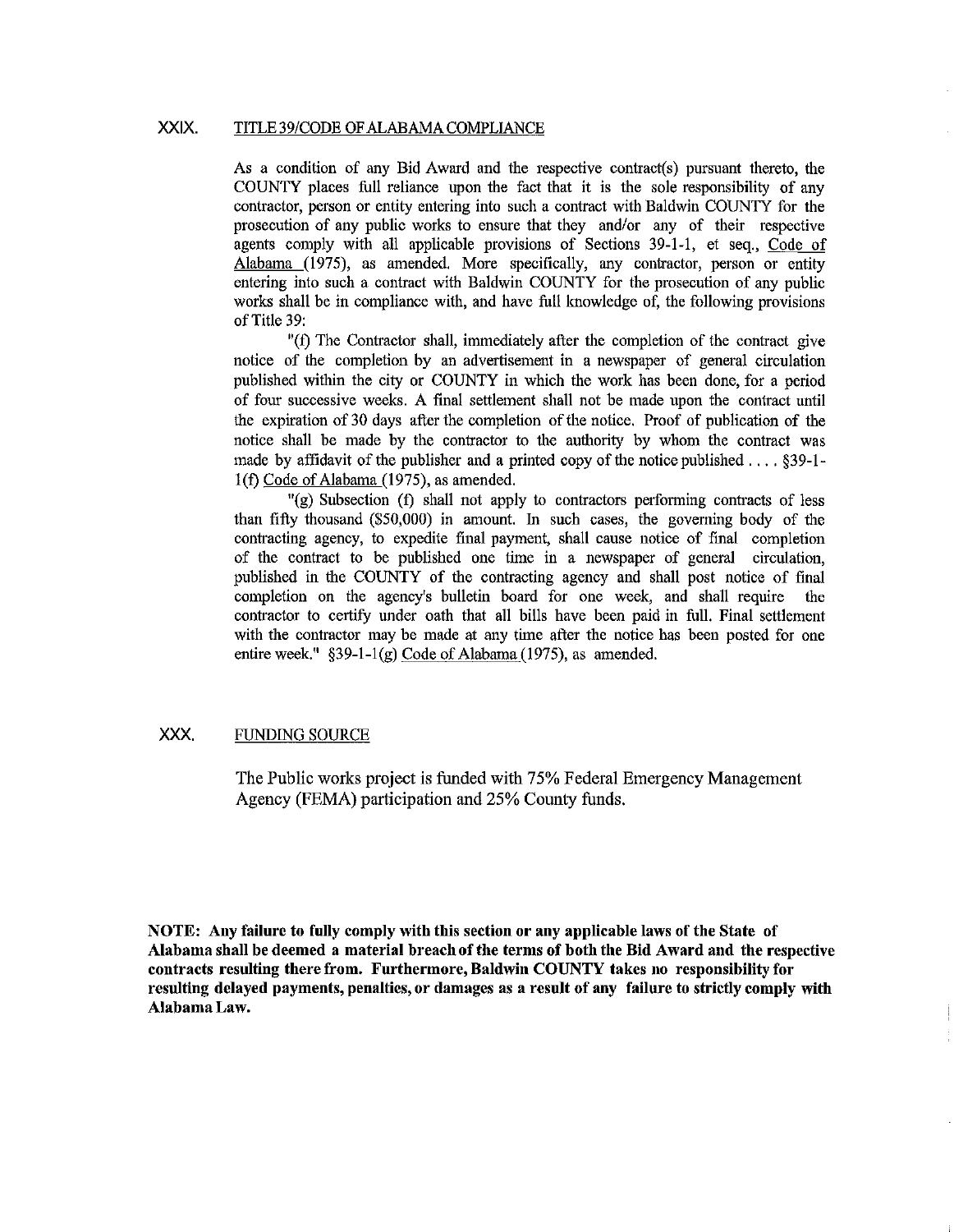IN WITNESS WHEREOF, the parties hereto, by and through their duly authorized representatives, have executed this Contract on the last day of execution by the COUNTY as written below.

**COUNT** BALDWIN COUNTY COMMISSION /Date Chairman

ATTEST:

 $2027$ 

County Budget Director

/Date

PROVIDER:

ME/lenney By /Date Its Ŋ  $ve_{1}$ 



## **NOTARY PAGE TO FOLLOW:**